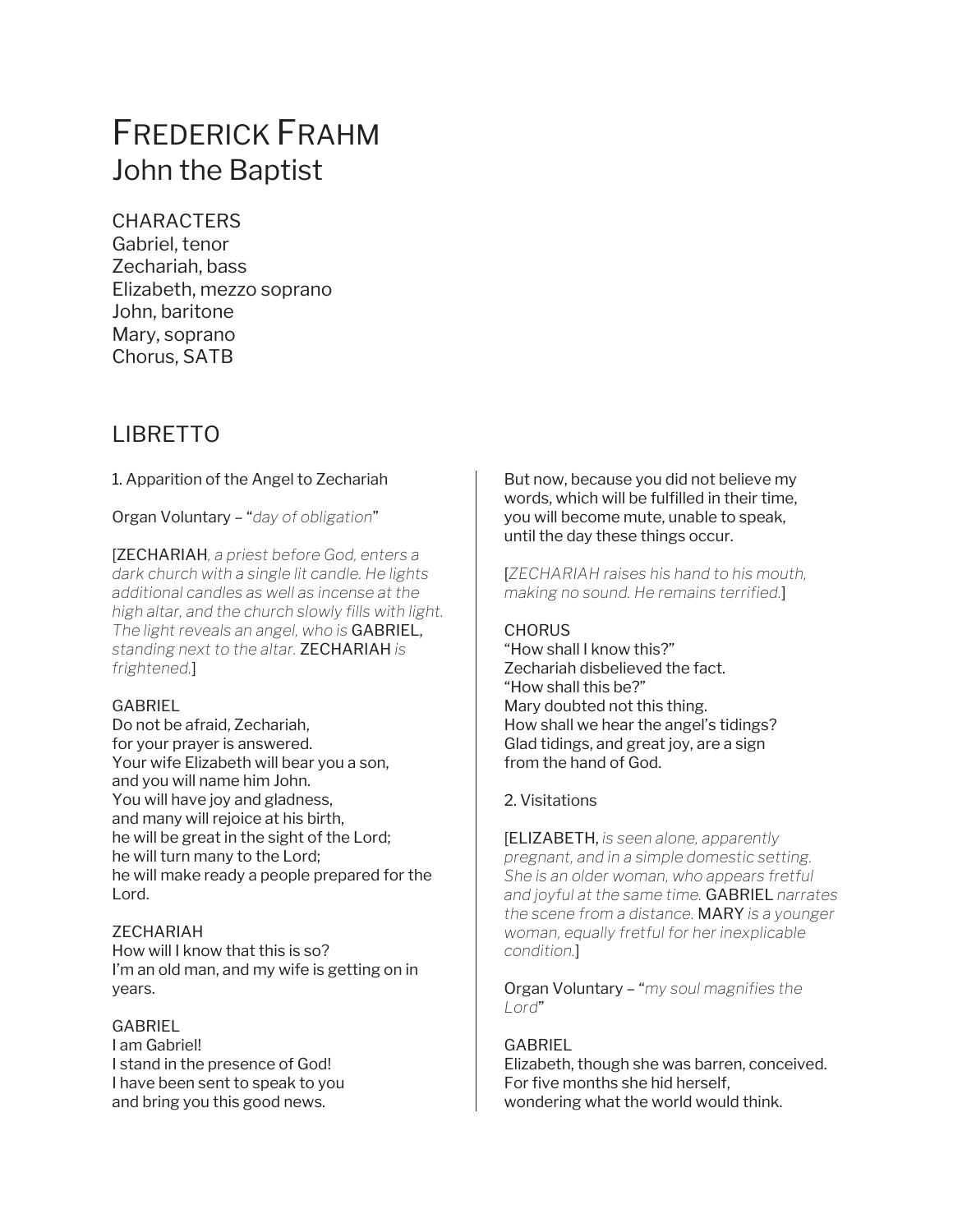Then, she said:

ELIZABETH God has acted. He has taken away my shame, and raised me up. Among women, I am no longer the least, for God is pleased to do this to me.

GABRIEL Then, in her sixth month, I went to Mary. Finding her in Nazareth, I greeted her:

#### CHOIR

Ave Maria, gratia plena, Dominus tecum. Benedicta tu in mulieribus, et benedictus fructus ventris tui, Jesus. Sancta Maria, Mater Dei, ora pro nobis peccatoribus, nunc et in hora mortis nostrae Amen.

## GABRIEL

Do not be afraid, Mary, God is with you. You will conceive and bear a son, and you will name him Jesus. He will be great, the Son of the Most High, He will reign over the house of Jacob forever, His kingdom will have no end.

MARY How can this be, since I am a virgin?

#### GABRIEL

The Holy Spirit will come upon you, The power of the Most High will overshadow you. This child will be holy; the Son of God. Elizabeth, in her old age, has also conceived a son; For with God, nothing is impossible.

MARY Here am I, the servant of the Lord; let it be with me according to your word.

ELIZABETH Blessed are you, Mary. And why has this happened, that the mother of my Lord comes to me? As soon as I heard your voice, this child leaped for joy.

[ELIZABETH *gently rubs her abdomen.*]

And Mary said,

## MARY

Magnificat anima mea Dominum, et exsultavit spiritus meus in Deo salvatore meo, quia respexit humilitatem ancillae suae. Ecce enim ex hoc beatam me dicent omnes generationes, quia fecit mihi magna, qui potens est, et sanctum nomen eius, et misericordia eius in progenies et progenies timentibus eum. Fecit potentiam in brachio suo, dispersit superbos mente cordis sui; deposuit potentes de sedes et exaltavit humiles; esurientes implevit bonis et divites dimisit inanes. Suscepit Israel puerum suum, recordatus misericordiae, sicut locutus est ad patres nostros, Abraham et semini eius in saecula.

## 3. Birth of the Baptist

[ZECHARIAH *is seen seated at a table, with books and paper on it. He looks worn for his penance.* GABRIEL *remains at a distance narrating the scene.*]

Organ Voluntary – "*He is to be called John*"

GABRIEL Elizabeth gave birth to a son. On his naming day, his father's name was chosen for him. But his mother said:

ELIZABETH No; he is to be called John.

**CHOIR** What? None of your relatives has this name! Zechariah, what will you call the child?

[ZECHARIAH, *still dumb, stands, approaches a large poster board, and writes in very large letters filling the board:* J O H N.]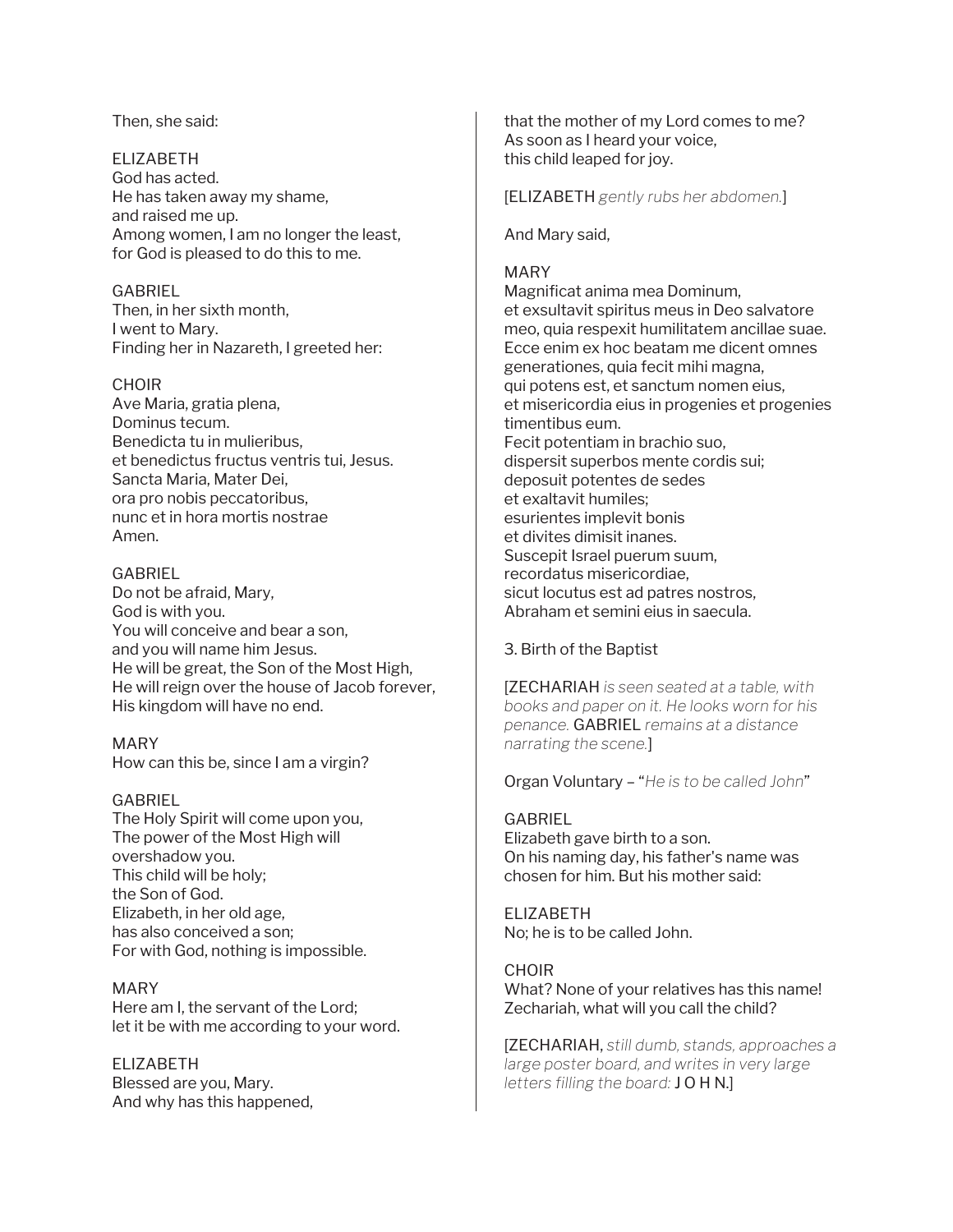CHOIR Alleluia! What then will this child become?

GABRIEL Then Zechariah, no longer mute, sang a hymn:

## ZECHARIAH

Benedictus Dominus Deus Israel, quia visitavit, et fecit redemptionem plebis suae: Et erexit cornu salutis nobis in domo David pueri sui. Sicut locutus est per os sanctorum, qui a saeculo sunt, prophetarum eius: Salutem ex inimicis nostris, et de manu omnium qui oderunt nos:

#### **CHORUS**

Veni, redemptor gentium, Ostende partum virginis, Miretur omne saeculum: Talis decet partus Deum.

Ad faciendam misericordiam cum patribus nostris: et memorari testamenti sui sancti: Jusjurandum, quod juravit ad Abraham patrem nostrum, daturum se nobis; Ut sine timore, de manu inimicorum nostrorum liberati, serviamus illi. In sanctitate et justitia coram ipso, omnibus diebus nostris.

#### **CHORUS**

Praesepe iam fulget tuum, Lumenque nox spirat novum, Quod nulla nox interpolet, Fideque iugi luceat.

#### ZECHARIAH

Et tu puer, propheta Altissimi vocaberis: praeibis enim ante faciem Domini parare vias ejus: Ad dandam scientiam salutis plebi ejus: in remissionem peccatorum eorum: Per viscera misericordiae Dei nostri: in quibus visitabit nos, oriens ex alto: Illuminare his qui in tenebris et in umbra mortis sedent: ad dirigendos pedes nostros in viam pacis.

**CHORUS** In viam pacis.

4. John in the Wilderness

Organ Voluntary – "*desert flowers*"

[JOHN *is seen alone, center stage. He is a younger man, simply dressed, at peace with the solitude of his surroundings.* GABRIEL *stands at a distance narrating the scene.*]

## **GABRIEL**

John became a man. He was gracious and beautiful, Though he loved his family, He chose solitude and contemplation. One day, he left his home, Without taking leave. In the desert solitude, His heart was at ease. The dry air, the bright sun, The beasts and the birds, The flowers and the quiet, Caused him regret for having delayed so long. Zechariah and Elizabeth searched for him, And found him not. They worried deeply, with fear and concern, Calling their servants, they said:

#### ZECHARIAH and ELIZABETH

John is missing, go to the desert. If you find him there, bring him home.

**CHORUS** [*agitated*] John, we've been looking for you!

JOHN [*calmly*] Here I am.

**CHORUS** Why are you here?

JOHN This is where my heart is.

**CHORUS** Your parents are worried.

JOHN God is with me.

**CHORUS** They want you to come home.

[JOHN *is silent, annoyed, disappointed, but eventually respectful*.]

JOHN I will obey. But I will return,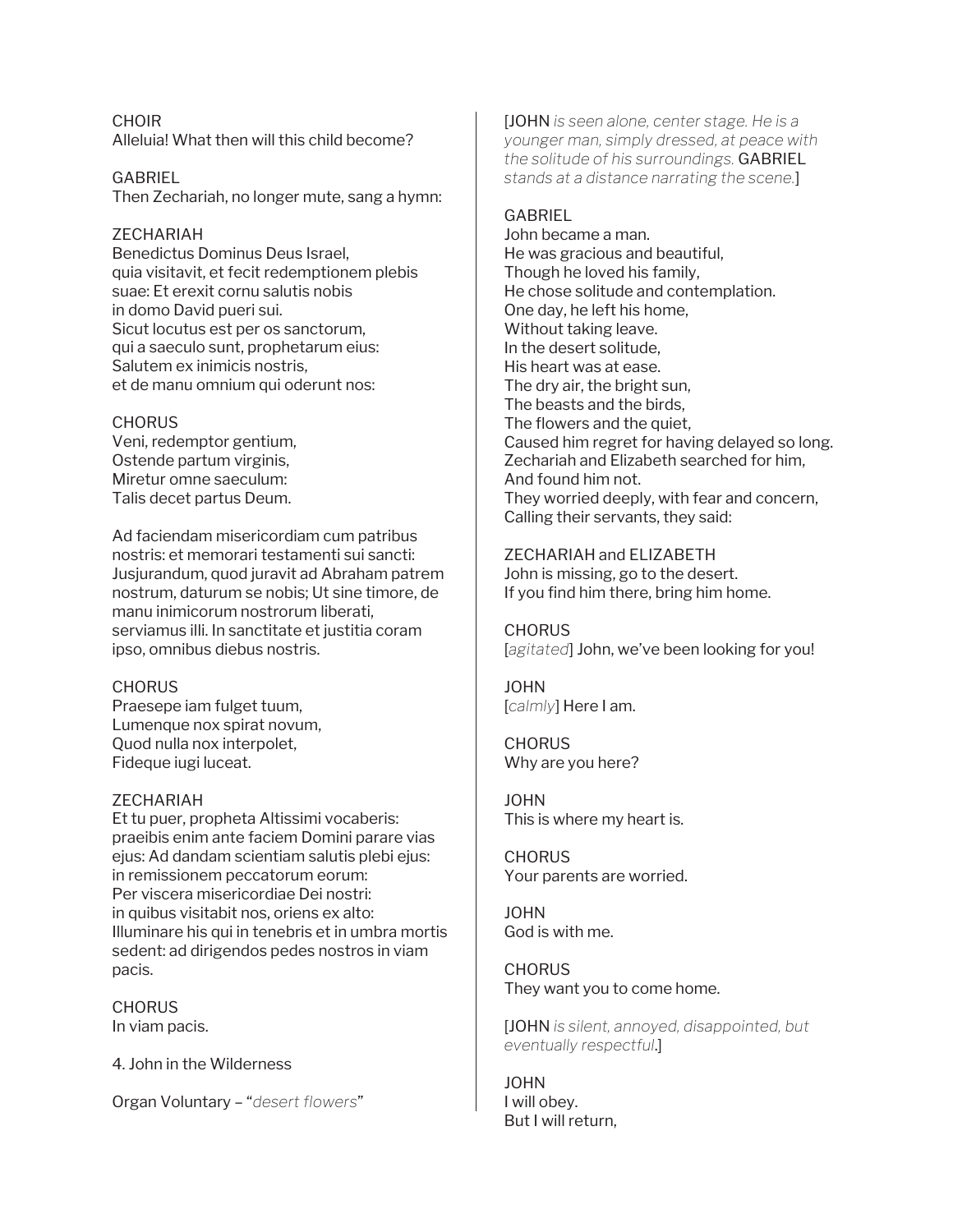For my heart is in the desert. And God calls me to prepare the way.

#### 5. John, the Baptist

Organ Voluntary – "*the only Son from heaven*"

[GABRIEL *is seen alone, center stage.*  JOHN *is seen, older now, and his appearance commands authority.*]

#### GABRIEL

John, now known as the Baptist, appeared in the wilderness of Judea, preaching repentance and baptizing in the River Jordan.

#### **CHORUS**

The voice of one crying in the wilderness: "Prepare the way of the Lord, make his paths straight."

#### **GABRIEL**

When John saw many Pharisees and Sadducees coming for baptism, he said to them:

#### JOHN

You brood of vipers! Who warned you to flee from the wrath to come? Bear fruit worthy of repentance. Even now the ax is lying at the root of the trees; every tree that does not bear good fruit is cut down and thrown into the fire.

I baptize you with water for repentance, but One who is more powerful than I comes after me; I am not worthy to carry his sandals. He will baptize you with the Spirit and fire.

## GABRIEL

Then Jesus came to be baptized. John knew his station, and was humbled, but he consented. As Jesus came up from the water, the heavens were opened and the Spirit of God descended like a dove. A voice from heaven said:

#### **CHORUS**

This is my Son, the Beloved, with whom I am well pleased. This is my Son.

#### ELIZABETH

Agnus dei, qui tollis peccata mundi, Miserere nobis. Agnus dei, qui tollis peccata mundi, Miserere nobis. Agnus dei, qui tollis peccata mundi, Dona nobis pacem.

6. The Death of John

Organ Voluntary – "*Salome's Sarabande*"

[GABRIEL *is seen alone, center stage. It is now dark as he tells of the martyrdom of John. Salome, Herod, and Herodias move slowly behind him, a dance of death.*]

#### **GABRIEL**

King Herod was intrigued by John, but he was afraid of him. He thought John a holy man, and he protected him. One day, John said to Herod:

#### JOHN

You cannot have your brother's wife. The law forbids you.

#### GABRIEL

Herod was gripped with fear, and guilt. Herodias gained his confidence, and soon would gain the Baptist's head for her shame.

#### CHOIR

On Herod's birthday, a great banquet was planned. A lavish party with music and wine, sumptuous food and decadent attire.

#### **GABRIEL**

Herodias made a design in her heart, it was simple: her beloved Salome would dance. Herod would be pleased; he would offer her the world if she desired it. She would ask for John's head on a plate.

#### CHOIR

All things came to be. John was arrested, and his head was doffed from his shoulders.

GABRIEL What were you looking for?

**CHOIR** A reed shaken by the wind?